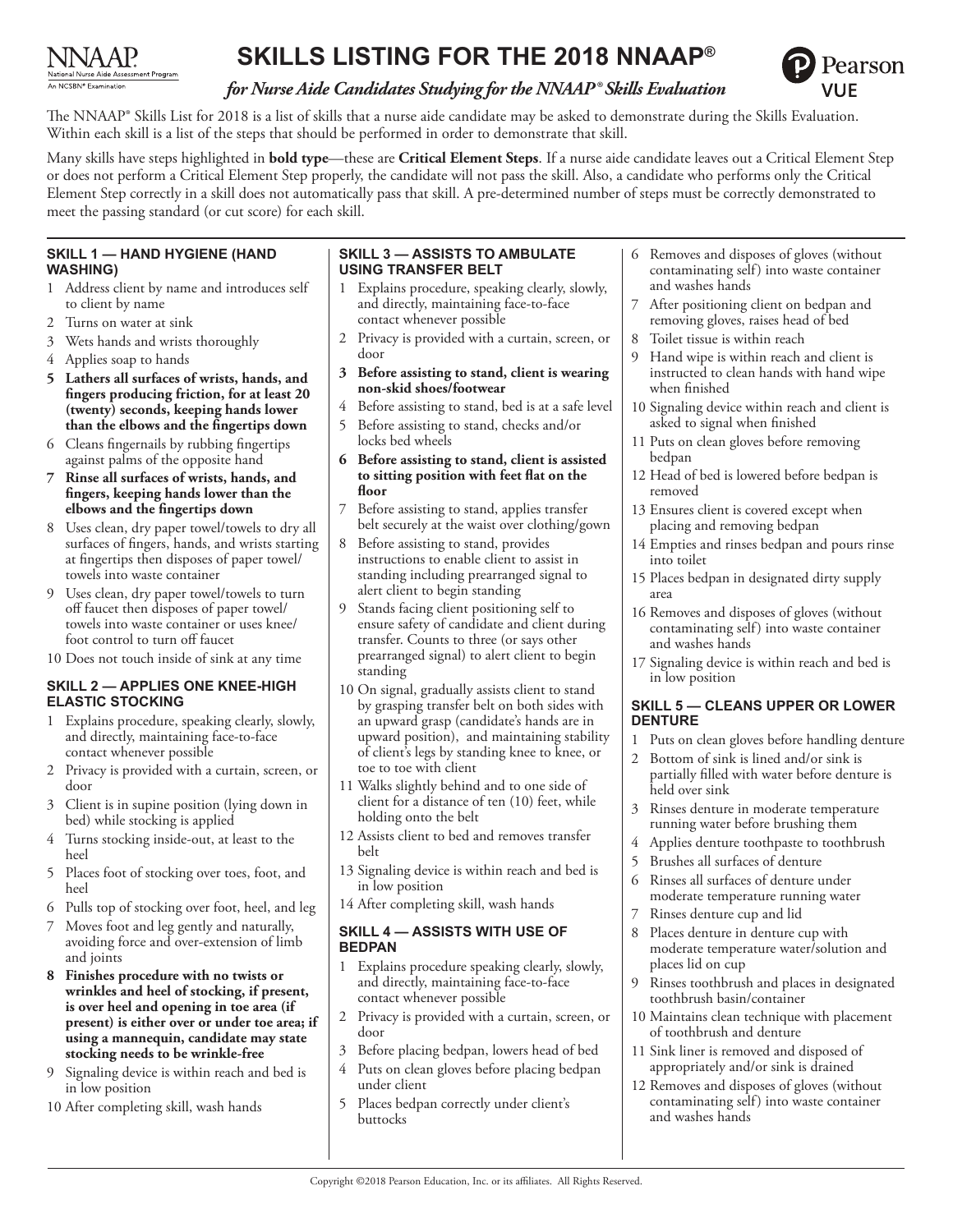# **SKILL 6 — COUNTS AND RECORDS RADIAL PULSE**

- 1 Explains procedure, speaking clearly, slowly, and directly, maintaining face-to-face contact whenever possible
- 2 Places fingertips on thumb side of client's wrist to locate radial pulse
- 3 Count beats for one full minute
- 4 Signaling device is within reach
- 5 Before recording, washes hands
- **6 Records pulse rate within plus or minus 4 beats of evaluator's reading**

# **SKILL 7 — COUNTS AND RECORDS RESPIRATIONS**

- 1 Explains procedure (for testing purposes), speaking clearly, slowly, and directly, maintaining face-to-face contact whenever possible
- 2 Counts respirations for one full minute
- 3 Signaling device is within reach
- 4 Before recording, washes hands
- **5 Records respiration rate within plus or minus 2 breaths of evaluator's reading**

#### **SKILL 8 — DONNING AND REMOVING PPE (GOWN AND GLOVES)**

- 1 Picks up gown and unfolds
- 2 Facing the back opening of the gown places arms through each sleeve
- 3 Fastens the neck opening
- 4 Secures gown at waist making sure that back of clothing is covered by gown (as much as possible)
- 5 Puts on gloves
- 6 Cuffs of gloves overlap cuffs of gown
- **7 Before removing gown, with one gloved hand, grasps the other glove at the palm, remove glove**
- **8 Slips fingers from ungloved hand underneath cuff of remaining glove at wrist, and removes glove turning it inside out as it is removed**
- 9 Disposes of gloves into designated waste container without contaminating self
- 10 After removing gloves, unfastens gown at waist and neck
- 11 After removing gloves, removes gown without touching outside of gown
- 12 While removing gown, holds gown away from body without touching the floor, turns gown inward and keeps it inside out
- 13 Disposes of gown in designated container without contaminating self
- 14 After completing skill, washes hands

# **SKILL 9 — DRESSES CLIENT WITH AFFECTED (WEAK) RIGHT ARM**

- 1 Explains procedure, speaking clearly, slowly, and directly, maintaining face-to-face contact whenever possible
- 2 Privacy is provided with a curtain, screen, or door
- 3 Asks which shirt he/she would like to wear and dresses him/her in shirt of choice
- 4 Avoids overexposure of client by ensuring client's chest is covered
- 5 Removes gown from the left (unaffected) side first, then removes gown from the right (affected/weak) side
- 6 Before dressing client, disposes of gown into soiled linen container
- **7 Assists to put the right (affected/weak) arm through the right sleeve of the shirt before placing garment on left (unaffected) arm**
- 8 While putting on shirt, moves body gently and naturally, avoiding force and overextension of limbs and joints
- 9 Finishes with clothing in place
- 10 Signaling device is within reach and bed is in low position
- 11 After completing skill, washes hands

# **SKILL 10 — FEEDS CLIENT WHO CANNOT FEED SELF**

- 1 Explains procedure to client, speaking clearly, slowly, and directly, maintaining face-to-face contact whenever possible
- 2 Before feeding, looks at name card on tray and asks client to state name
- **3 Before feeding client, client is in an upright sitting position (75-90 degrees)**
- 4 Places tray where the food can be easily seen by client
- 5 Candidate cleans client's hands before beginning feeding
- 6 Candidate sits in a chair facing client during feeding
- 7 Tells client what foods and beverage are on tray
- 8 Asks client what he/she would like to eat first
- Using spoon, offers client one bite of each type of food on tray, telling client the content of each spoonful
- 10 Offers beverage at least once during meal
- 11 Candidate asks client if they are ready for next bite of food or sip of beverage
- 12 At end of meal, candidate cleans client's mouth and hands
- 13 Removes food tray
- 14 Leaves client in upright sitting position (75-90 degrees) with signaling device within client's reach
- 15 After completing skill, washes hands

#### **SKILL 11 — GIVES MODIFIED BED BATH (FACE AND ONE ARM, HAND AND UNDERARM)**

- 1 Explains procedure, speaking clearly, slowly, and directly, maintaining face-to-face contact whenever possible
- 2 Privacy is provided with a curtain, screen, or door
- 3 Removes gown and places directly in soiled linen container while ensuring client's chest and lower body is covered
- 4 Before washing, checks water temperature for safety and comfort and asks client to verify comfort of water
- 5 Puts on clean gloves before washing client.
- **6 Beginning with eyes, washes eyes with wet washcloth (no soap), using a different area of the washcloth for each stroke, washing inner aspect to outer aspect then proceeds to wash face**
- 7 Dries face with dry cloth towel/washcloth
- 8 Exposes one arm and places cloth towel underneath arm
- 9 Applies soap to wet washcloth
- 10 Washes fingers (including fingernails), hand, arm, and underarm keeping rest of body covered
- 11 Rinses and dries fingers, hand, arm, and underarm
- 12 Moves body gently and naturally, avoiding force and over-extension of limbs and joints
- 13 Puts clean gown on client
- 14 Empties, rinses, and dries basin
- 15 Places basin in designated dirty supply area
- 16 Disposes of linen into soiled linen container
- 17 Avoids contact between candidate clothing and used linens
- 18 Removes and disposes of gloves (without contaminating self) into waste container and washes hands
- 19 Signaling device is within reach and bed is in low position

#### **SKILL 12\* — MEASURES AND RECORDS ELECTRONIC BLOOD PRESSURE**

#### *\*STATE SPECIFIC (EVALUATOR: DO NOT SUBSTITUTE THIS SKILL FOR SKILL 23 'MANUAL BLOOD PRESSURE')*



- 11 Signaling device is within reach
- 12 Before recording, washes hands
- **13 After obtaining reading using BP cuff, records both systolic and diastolic pressures exactly as displayed on the digital screen**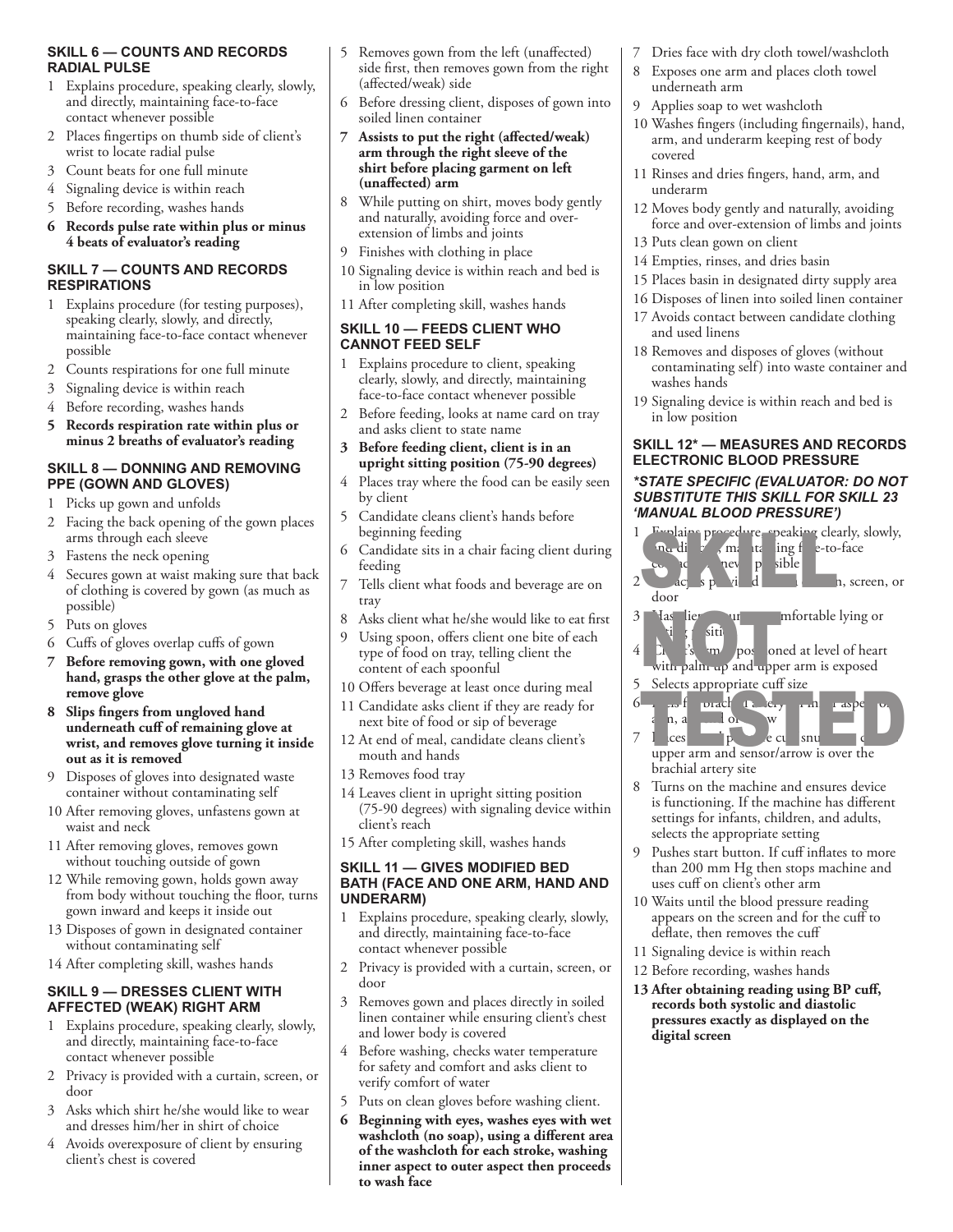# **SKILL 13 — MEASURES AND RECORDS URINARY OUTPUT**

- 1 Puts on clean gloves before handling bedpan
- 2 Pours the contents of the bedpan into measuring container without spilling or splashing urine outside of container
- 3 Rinses bedpan and pours rinse into toilet
- 4 Measures the amount of urine at eye level with container on flat surface (if between measurement lines, round up to nearest 25 ml/cc)
- 5 After measuring urine, empties contents of measuring container into toilet
- 6 Rinses measuring container and pours rinse into toilet
- 7 Before recording output, removes and disposes of gloves (without contaminating self) into waste container and washes hands
- **8 Records contents of container within plus or minus 25 ml/cc of evaluator's reading**

### **SKILL 14 — MEASURES AND RECORDS WEIGHT OF AMBULATORY CLIENT**

- 1 Explains procedure, speaking clearly, slowly, and directly, maintaining face-to-face contact whenever possible
- 2 Client has non-skid shoes/footwear on before walking to scale
- 3 Before client steps on scale, candidate sets scale to zero
- 4 Asks client to step on center of scale and obtains client's weight
- 5 Asks client to step off scale
- 6 Before recording, washes hands
- **7 Records weight based on indicator on scale. Weight is within plus or minus 2 lbs of evaluator's reading (If weight recorded in kg weight is within plus or minus 0.9 kg of evaluator's reading)**

#### **SKILL 15 — PERFORMS MODIFIED PASSIVE RANGE OF MOTION (PROM) FOR ONE KNEE AND ONE ANKLE**

- 1 Explains procedure, speaking clearly, slowly, and directly, maintaining face-to-face contact whenever possible
- 2 Privacy is provided with a curtain, screen, or door
- 3 Ensures that client is supine in bed and instructs client to inform candidate if pain is experienced during exercise
- **4 While supporting the leg at knee and ankle, bends the knee and then returns leg to client's normal position (flexion/ extension) (AT LEAST 3 TIMES unless pain is verbalized). Moves joints gently, slowly and smoothly through the range of motion, discontinuing exercise if client verbalizes pain.**
- **5 While supporting the foot and ankle close to the bed, pushes/pulls foot toward head (dorsiflexion), and pushes/pulls foot down, toes point down (plantar flexion) (AT LEAST 3 TIMES unless pain is verbalized). Moves joints gently, slowly and smoothly through the range of motion, discontinuing exercise if client verbalizes pain.**
- 6 Signaling device is within reach and bed is in low position
- 7 After completing skill, washes hands

#### **SKILL 16 — PERFORMS MODIFIED PASSIVE RANGE OF MOTION (PROM) FOR ONE SHOULDER**

- 1 Explains procedure, speaking clearly, slowly, and directly, maintaining face-to-face contact whenever possible
- 2 Privacy is provided with a curtain, screen, or door
- 3 Instructs client to inform candidate if pain experienced during exercise
- **4 While supporting arm at the elbow and at the wrist, raises client's straightened arm from side position upward toward head to ear level and returns arm down to side of body (flexion/extension) (AT LEAST 3 TIMES unless pain is verbalized). Moves joint gently, slowly and smoothly through the range of motion, discontinuing exercise if client verbalizes pain.**
- **5 While supporting arm at the elbow and at the wrist, moves client's straightened arm away from the side of body to shoulder level and returns to side of body (abduction/adduction) (AT LEAST 3 TIMES unless pain is verbalized). Moves joint gently, slowly and smoothly through the range of motion, discontinuing exercise if client verbalizes pain.**
- 6 Signaling device is within reach and bed is in low position
- 7 After completing skill, washes hands

# **SKILL 17 — POSITIONS ON SIDE**

- 1 Explains procedure, speaking clearly, slowly, and directly, maintaining face-to-face contact whenever possible
- 2 Privacy is provided with a curtain, screen, or door
- Before turning, lowers head of bed
- Raises side rail on side to which body will be turned
- Candidate assists client to slowly roll onto side toward raised side rail
- 6 Places or adjusts pillow under head for support
- Candidate repositions arm and shoulder so that client is not lying on arm
- 8 Supports top arm with supportive device
- 9 Places supportive device behind client's back
- 10 Places supportive device between legs with top knee flexed; knee and ankle supported
- 11 Signaling device is within reach and bed is in low position
- 12 After completing skill, washes hands

# **SKILL 18 — PROVIDES CATHETER CARE FOR FEMALE**

- 1 Explains procedure, speaking clearly, slowly, and directly, maintaining face-to-face contact whenever possible
- 2 Privacy is provided with a curtain, screen, or door
- 3 Before washing, checks water temperature for safety and comfort and asks client to verify comfort of water
- 4 Puts on clean gloves before washing
- 5 Places linen protector under perineal area including buttocks before washing
- 6 Exposes area surrounding catheter (only exposing client between hip and knee)
- Applies soap to wet washcloth
- **8 While holding catheter at meatus without tugging, cleans at least four inches of catheter from meatus, moving in only one direction, away from meatus, using a clean area of the washcloth for each stroke**
- **9 While holding catheter at meatus without tugging, using a clean washcloth, rinses at least four inches of catheter from meatus, moving only in one direction, away from meatus, using a clean area of the washcloth for each stroke**
- 10 While holding catheter at meatus without tugging, dries at least four inches of catheter moving away from meatus using a dry cloth towel/washcloth
- 11 Empties, rinses, and dries basin
- 12 Places basin in designated dirty supply area
- 13 Disposes of used linen into soiled linen container and disposes of linen protector appropriately
- 14 Avoids contact between candidate clothing and used linen
- 15 Removes and disposes of gloves (without contaminating self) into waste container and washes hands
- 16 Signaling device is within reach and bed is in low position

#### **SKILL 19 — PROVIDES FOOT CARE ON ONE FOOT**

- 1 Explains procedure, speaking clearly, slowly, and directly, maintaining face-to-face contact whenever possible
- 2 Privacy is provided with a curtain, screen, or door
- 3 Before washing, checks water temperature for safety and comfort and asks client to verify comfort of water
- Basin is in a comfortable position for client and on protective barrier
- 5 Puts on clean gloves before washing foot
- 6 Client's bare foot is placed into the water
- Applies soap to wet washcloth
- 8 Lifts foot from water and washes foot (including between the toes)
- 9 Foot is rinsed (including between the toes)
- 10 Dries foot (including between the toes) with dry cloth towel/washcloth
- 11 Applies lotion to top and bottom of foot (excluding between the toes) removing excess with a towel/washcloth
- 12 Supports foot and ankle during procedure
- 13 Empties, rinses, and dries basin
- 14 Places basin in designated dirty supply area
- 15 Disposes of used linen into soiled linen container
- 16 Removes and disposes of gloves (without contaminating self) into waste container and washes hands
- 17 Signaling device is within reach